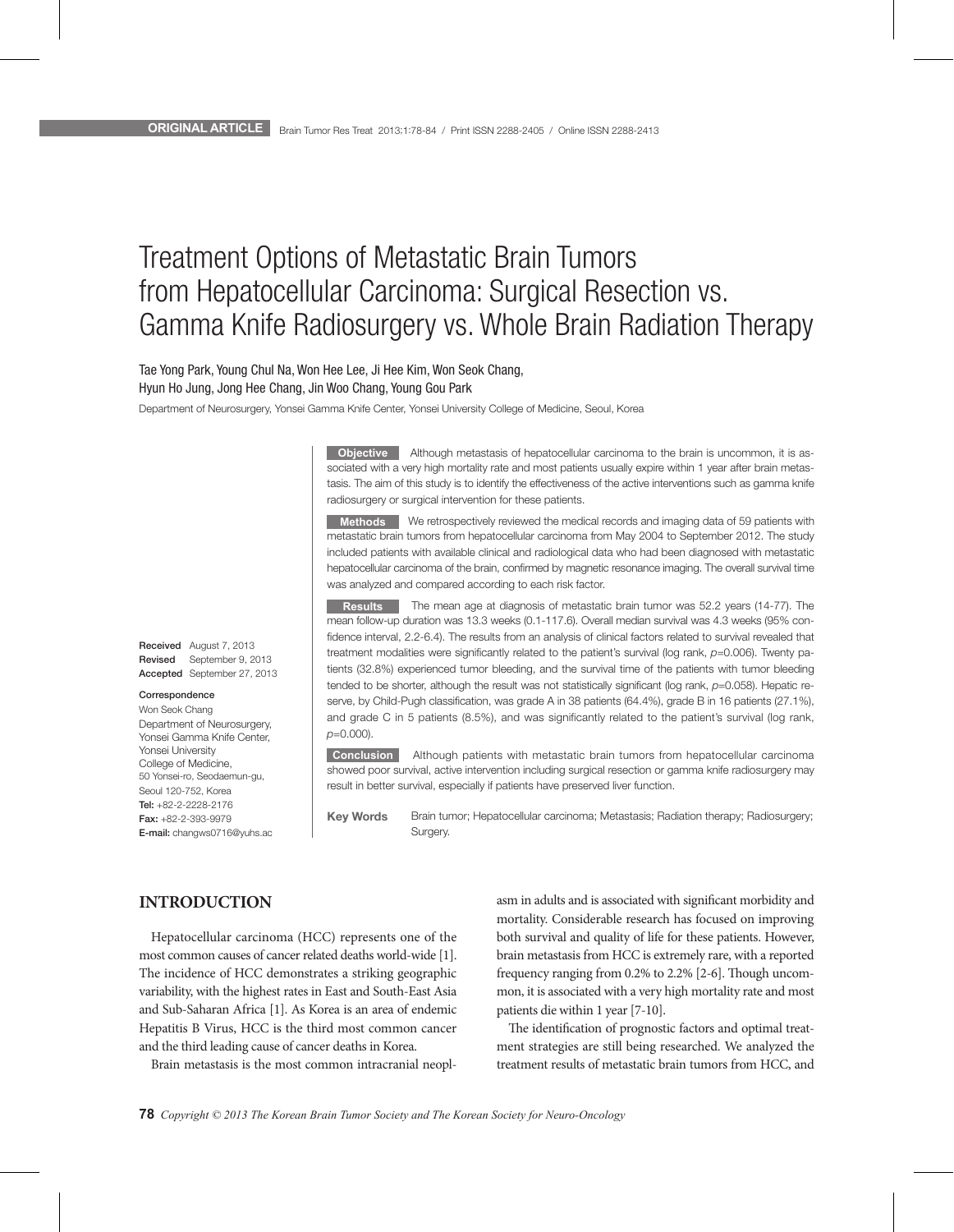compared the prognosis according to the treatment modality.

# **MATERIALS AND METHODS**

From May 2004 to September 2012, a total of 182 patients were diagnosed with brain metastasis from HCC at our hospital. We retrospectively reviewed the clinical and imaging data. The medical records of these patients were reviewed and data collected regarding patient characteristics, clinical presentation, treatment, and clinical course. In all patients, brain metastases were diagnosed by computed tomography (CT) scans and magnetic resonance imaging (MRI). The study included patients with available clinical and radiological data who had been diagnosed with metastatic hepatocellular carcinoma of the brain, confirmed by MRI. A total of 59 patients met the inclusion critera and were enrolled. Overall survival time after diagnosis of brain metastasis was analyzed and compared according to risk factors such as gender, presenting symptoms, presence of tumor bleeding, and treatment modalities.

Treatment modalities for brain metastasis from HCC were surgical resection, gamma knife radiosurgery (GKS), whole brain radiation therapy (WBRT), and best supportive care (BSC). Based on T1 weighted images with gadolinium enhancement and T2 weighted images, GKS was performed using Leksell Gamma Knife type C or Perfexion (Elekta Instrument AB, Stockholm, Sweden). Mean GKS dosage was 15.3 Gy (range 14.5-20) at marginal dose. WBRT dosage range was 30 Gy to 45 Gy with 10 to 15 fractions. Supportive care included intravenous injections of steroid and hyperosmolar solutions.

Overall survival time and factors affecting survival time were analyzed. These were estimated according to the Kaplan-Meier method and measured from the date of diagnosis of brain metastasis until the date of last follow-up or until death. Survival curves were compared using the log-rank test, with *p*<0.05 considered statistically significant. Statistical analyses were performed using SPSS software version 13.0 (SPSS Inc., Chicago, IL, USA).

## **RESULTS**

## **Characteristics of patients**

Patients' mean age at diagnosis of brain metastasis was 52.2 years (range 14-44). Mean follow-up duration was 13.4 weeks (0.1-117.6). Among 59 patients, 49 patients (83%) were male, 10 patients (17%) were female. Among 59 patients, hepatic reserve, by Child-Pugh classification, was grade A in 38 patients (64.4%), grade B in 16 patients (27.1%), and grade C in 5 patients (8.5%). Twenty patients (33.9%) experienced tumor bleeding. There were four types of initial treatment modality performed in our patients. Seventeen patients (28.8%) received supportive care. Twenty patients (33.9%) were treated with GKS, 14 patients (23.7%) were treated with surgical resection, and 8 patients (13.6%) were treated with WBRT. Fifty-one patients (86.4%) had symptoms such as motor weakness and mental status change. Fifty-five patients (93.2%) had other extracranial metastasis and 4 patients (6.7%) had no other extracranial metastasis. Among 59 patients, recursive partitioning analysis (RPA) classification was class A in 1 patient (1.6%), class B in 16 patients (59.3%), and class C in 5 patients (38.9%). Clinical characteristics of the patients are summarized in Table 1. There was no statistically significant difference among patients group by initial treatment modality (Table 2).

## **Overall survival time and prognostic factors**

Median overall survival after diagnosis of brain metastases was 4.3 weeks (95% confidence interval 2.2-6.3 weeks) (Fig. 1). Overall survival was analyzed according to patient charac-

|  |  | Table 1. Clinical characteristics of patients |  |  |
|--|--|-----------------------------------------------|--|--|
|--|--|-----------------------------------------------|--|--|

| Characteristic                        | No. of patients $(\%)$ |
|---------------------------------------|------------------------|
| Age at diagnosis of brain metastasis; | 52.2 (14-77)           |
| median (year, range)                  |                        |
| Gender                                |                        |
| Male                                  | 49 (83)                |
| Female                                |                        |
|                                       | 10(17)                 |
| Child-Pugh's classification           |                        |
| A                                     | 38 (64.4)              |
| B                                     | 16(27.1)               |
| $\mathcal{C}$                         | 5(8.5)                 |
| Tumor bleeding                        |                        |
| Yes                                   | 20(33.9)               |
| No                                    | 39(66.1)               |
| Initial treatment modality            |                        |
| <b>BSC</b>                            | 17(28.8)               |
| <b>GKS</b>                            | 20(33.9)               |
| Surgical resection                    | 14 (23.7)              |
| <b>WBRT</b>                           | 8(13.6)                |
| Neurological symptoms*                |                        |
| Symptomatic                           | 51 (86.4)              |
| Asymptomatic                          | 8(13.6)                |
| Other extracranial metastasis         |                        |
| Yes                                   | 55 (93.2)              |
| No                                    | 4(6.7)                 |
| RPA class                             |                        |
| А                                     | 1(1.6)                 |
| B                                     | 35(59.3)               |
| Ċ                                     | 23 (38.9)              |

\*Including headache, decreased mental status, weakness and so on. BSC: best supportive care, GKS: gamma knife radiosurgery, WBRT: whole brain radiation therapy, RPA: recursive partitioning analysis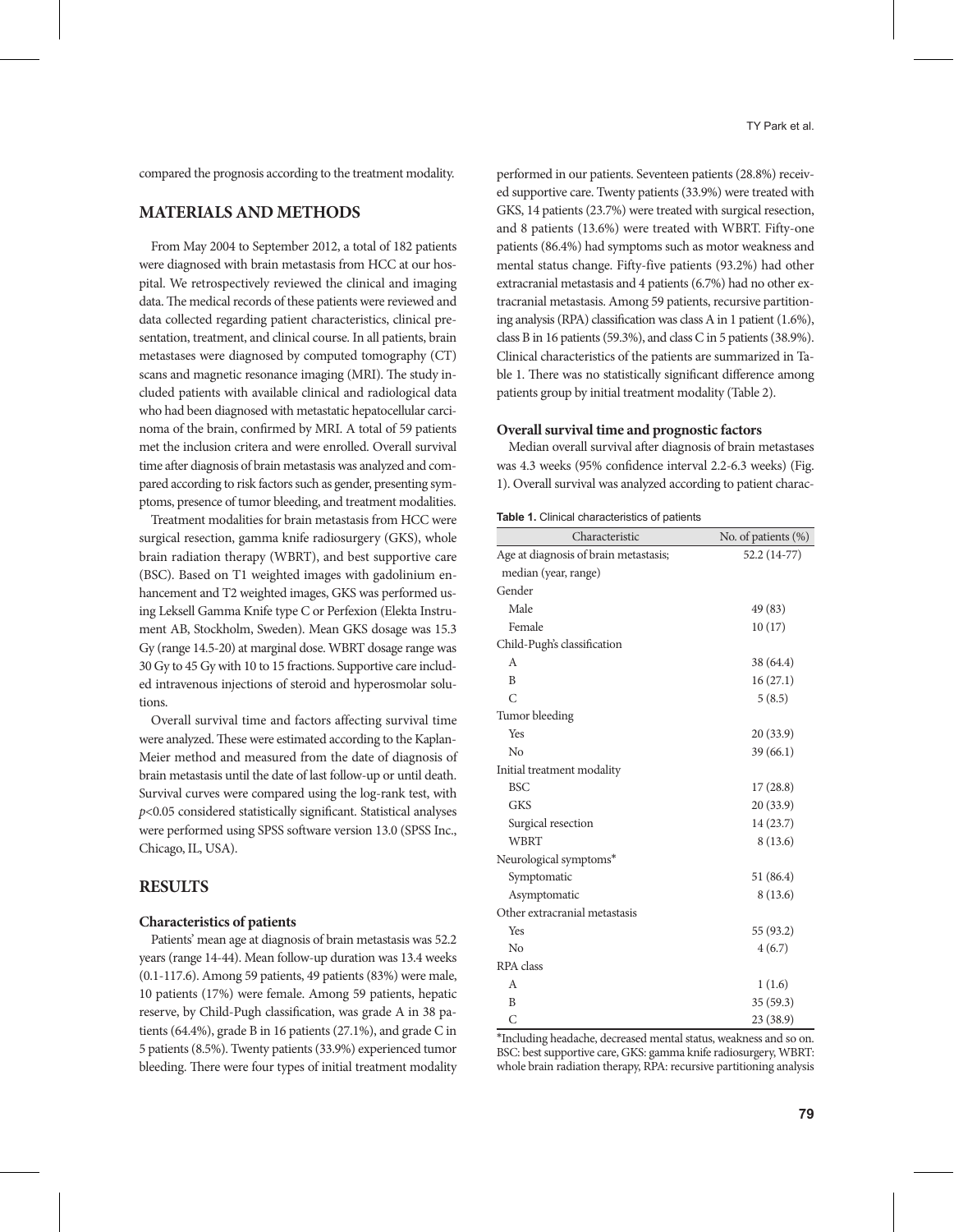#### Brain Metastasis from Hepatoma

|  | Table 2. Clinical characteristics of patients by initial treatment modality |  |  |  |
|--|-----------------------------------------------------------------------------|--|--|--|
|--|-----------------------------------------------------------------------------|--|--|--|

| Initial treatment modality            | Surgical resection | <b>GKS</b>     | <b>WBRT</b>  | <b>BSC</b>     | Total          | $p$ value |
|---------------------------------------|--------------------|----------------|--------------|----------------|----------------|-----------|
| Age at diagnosis of brain metastasis; | $50(35-66)$        | 51.3 (14-77)   | 58.3 (47-66) | 52.2 (27-71)   |                | 0.431     |
| median (year, range)                  |                    |                |              |                |                |           |
| Gender                                |                    |                |              |                |                | 0.859     |
| Male                                  | 12                 | 17             | 7            | 13             | 49             |           |
| Female                                | 2                  | 3              | $\mathbf{1}$ | $\overline{4}$ | 10             |           |
| Child-Pugh's classification           |                    |                |              |                |                | 0.094     |
| A                                     | 10                 | 16             | 5            | 7              | 38             |           |
| B                                     | 4                  | 3              | 3            | 6              | 16             |           |
| $\mathsf{C}$                          | $\mathbf{0}$       | 1              | $\mathbf{0}$ | $\overline{4}$ | 5              |           |
| Tumor bleeding                        |                    |                |              |                |                | 0.759     |
| Yes                                   | 5                  | 5              | 3            | 7              | 20             |           |
| N <sub>o</sub>                        | 9                  | 15             | 5            | 10             | 39             |           |
| Neurological symptoms*                |                    |                |              |                |                | 0.540     |
| Symptomatic                           | 14                 | 18             | 7            | 13             | 52             |           |
| Asymptomatic                          | $\Omega$           | $\overline{2}$ | $\mathbf{1}$ | $\overline{4}$ | 7              |           |
| Other extracranial metastasis         |                    |                |              |                |                | 0.817     |
| Yes                                   | 13                 | 18             | 8            | 16             | 55             |           |
| $\rm No$                              | 1                  | $\overline{2}$ | $\mathbf{0}$ | $\mathbf{1}$   | $\overline{4}$ |           |
| RPA class                             |                    |                |              |                |                | 0.008     |
| I                                     | 1                  | $\mathbf{0}$   | $\mathbf{0}$ | $\mathbf{0}$   | 1              |           |
| $\rm II$                              | 9                  | 16             | 6            | 4              | 35             |           |
| $\rm III$                             | 4                  | 4              | 2            | 13             | 23             |           |

\*Including headache, decreased mental status, weakness and so on. BSC: best supportive care, GKS: gamma knife radiosurgery, WBRT: whole brain radiation therapy, RPA: recursive partitioning analysis



**Fig. 1.** Overall survival.

teristics (Table 3). The median survival varied by initial treatment modality. Median survival was for patients treated with WBRT was 4.3 weeks, and the median survival for patients treated with GKS was 5.3 weeks. Patients receiving surgical resection had a median survival of 14.7 weeks, and those receiving supportive care had a median survival of 1.9 weeks. These results reveal that initial treatment modalities impacted the patient's survival (log rank,  $p=0.006$ ) (Fig. 2). After surgical resection, all patients were planned to undergo tumor bed GKS or WBRT as adjuvant treatment. However, only 11 patients were completed adjuvant treatment and the remaining 3 patients did not complete the treatment course because of poor neurological or systemic condition for receiving adjuvant treatment. Median survival of patients without tumor bleeding was 4.6 weeks and that of patients with tumor bleeding was 3.9 weeks. Tumor bleeding was correlated with poor outcomes, although the presence of tumor bleeding had no statistically significant difference (log rank, *p*=0.08).

Median survival of patients without neurological symptom was 4.1 weeks, while that of patients with neurological symptoms was 4.3 weeks. The presence of neurological symptoms was not statistically significant (log rank,  $p=0.514$ ). With respect to hepatic reserve, by Child Pugh's classification, median survival was 9.3 weeks for Grade A patients, 3.3 weeks for Grade B patients and 0.7 weeks for Grade C patients (Fig. 3). There was a significant survival difference between Grade A or B patient groups compared to the Grade C patient groups (log rank, *p*=0.00).

With respect to RPA classification, the median survival was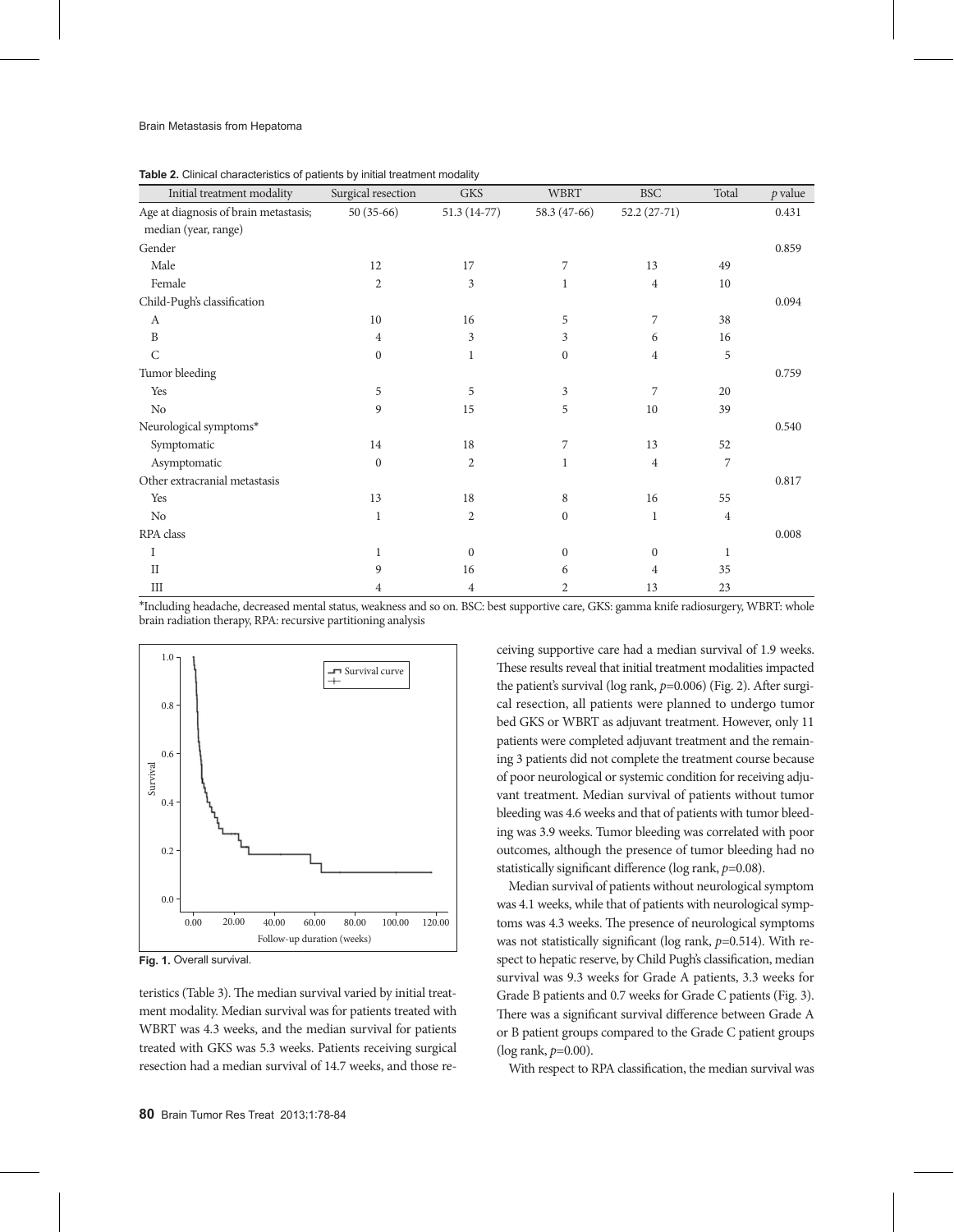

**Fig. 2.** Median survival by initial treatment modality (log-rank, *p*= 0.006). BSC: best supportive care, GKS: gamma knife radiosurgery, WBRT: whole brain radiation therapy.



**Fig. 3.** Median survival by Child-Pugh's classification (log-rank, *p*=  $0.\overline{0}00$ ).

2.3 weeks for Grade A patients, 9.3 weeks for Grade B patients and 2.6 weeks for Grade C patients. There was a significant survival difference according to RPA classification (log rank, *p*=0.001).

Results using Cox's proportional hazards model were described in Table 4. Child-Pugh's classification was statistically significant (*p*=0.000) and the odds ratio was 3.325. Initial treatment modality was statistically significant (*p*=0.009) and the odds ratio was 1.526. The odds ratio of RPA classification was 1.826, although there was no statistical significance (*p*=

| <b>Table 3.</b> Overall survival time according to patient's characteris- |  |  |  |
|---------------------------------------------------------------------------|--|--|--|
| tics                                                                      |  |  |  |

|                             |              | Median survival      |           |
|-----------------------------|--------------|----------------------|-----------|
| Variable                    | $\mathsf{n}$ | time in weeks        | $p$ value |
|                             |              | $(95\% \text{ CI})$  |           |
| Initial treatment modality  |              |                      | 0.006     |
| <b>BSC</b>                  | 17           | $1.9(1.34-2.46)$     |           |
| <b>GKS</b>                  | 20           | $5.3(0.00-11.65)$    |           |
| Surgical resection          | 14           | 14.7 (5.59-23.80)    |           |
| <b>WBRT</b>                 | 8            | $4.3(1.84-6.76)$     |           |
| Tumor bleeding              |              |                      | 0.08      |
| Yes                         | 20           | $3.9(0.05 - 7.74)$   |           |
| No                          | 39           | $4.6(0.00-13.31)$    |           |
| Neurological symptom        |              |                      | 0.514     |
| Yes                         | 51           | $4.3(1.36-7.23)$     |           |
| No                          | 8            | $4.1(0.00-8.25)$     |           |
| Child-Pugh's classification |              |                      | 0.000     |
| A                           | 38           | $9.3(3.10-15.49)$    |           |
| B                           | 16           | $3.3(1.82 - 4.77)$   |           |
| C                           | 5            | $0.7(0.05-1.34)$     |           |
| RPA class                   |              |                      | 0.001     |
| A                           | 1            | 2.3                  |           |
| B                           | 35           | $9.3(0.533 - 18.07)$ |           |
| C                           | 23           | 2.6 (1.558-3.642)    |           |

CI: confidence interval, BSC: best supportive care, GKS: gamma knife radiosurgery, WBRT: whole brain radiation therapy

Table 4. *p* value and hazard ratio using Cox's proportional hazards model

| Variable                         | p value | Odds ratio | 95% CI          |
|----------------------------------|---------|------------|-----------------|
| Gender                           | 0.789   | 0.884      | 0.360-2.176     |
| Child-Pugh's classification      | 0.000   | 3.325      | 1.864-5.931     |
| Tumor bleeding                   | 0.542   | 0.797      | 0.385-1.650     |
| Neurological symptoms*           | 0.340   | 0.601      | $0.211 - 1.711$ |
| Initial treatment modality       | 0.009   | 1.526      | 1.113-2.092     |
| Other extracranial<br>metastasis | 0.899   | 0.923      | 0.269-3.172     |
| RPA class                        | 0.108   | 1.826      | 0.876-3.805     |

\*Including headache, decreased mental status, weakness and so on. CI: confidence interval, RPA: recursive partitioning analysis

0.108). The other factors were not statistically significant.

## **DISCUSSION**

In the past, HCC was often diagnosed at an advanced stage, and therefore had a very poor prognosis [11]. However, recently, close surveillance with advanced diagnostic modalities on high-risk patients has facilitated the detection of HCC at a much earlier stage. Together with considerable advances in treatment for HCC, such as surgical resection, percutaneous ablation, transcatheter arterial chemoembolization, and liver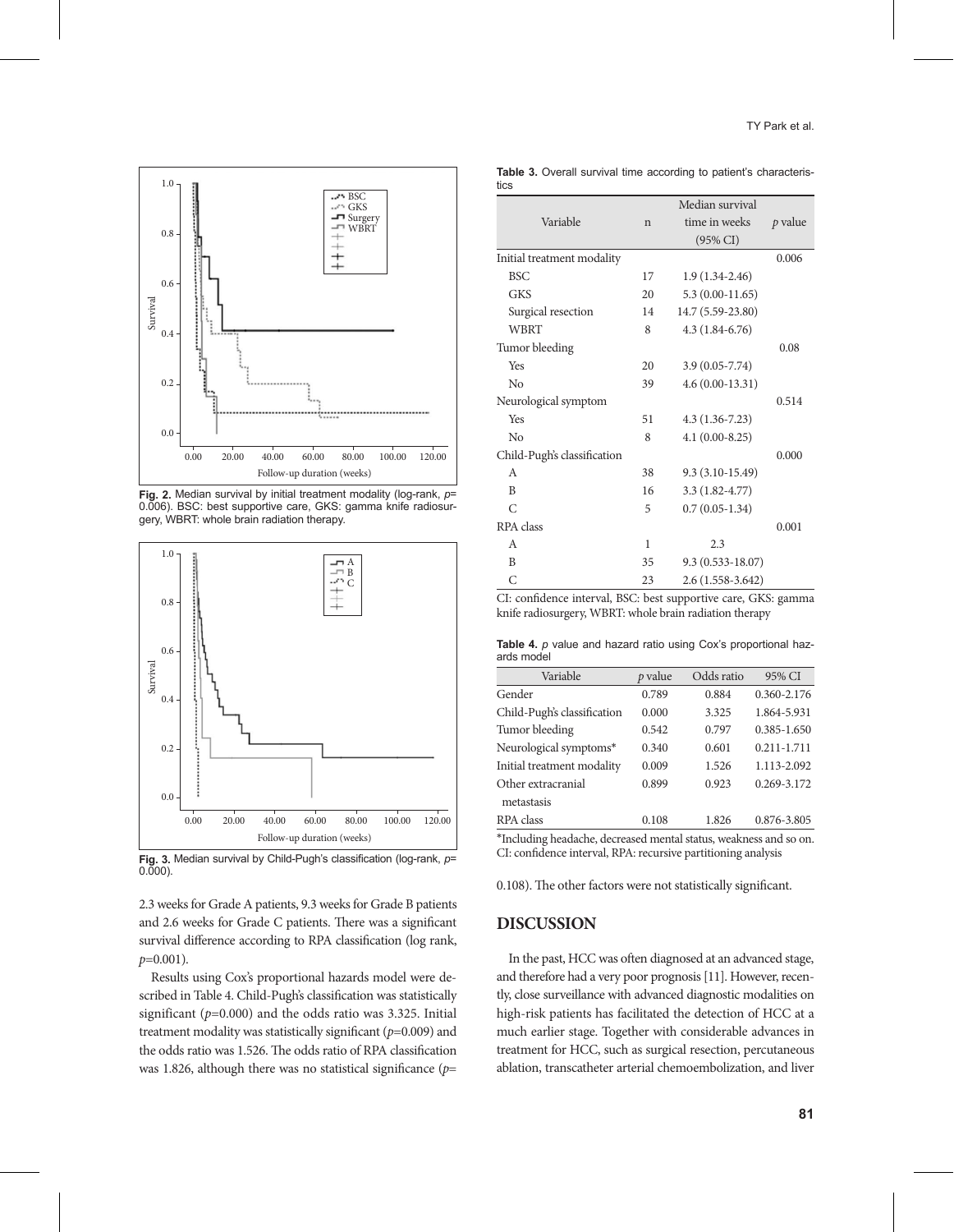

**Fig. 4.** A: Preoperative MRI revealed a metastatic brain tumor at right frontal lobe with tumor bleeding. B: Preoperative CT revealed a metastatic brain tumor at right frontal lobe with tumor bleeding. C: Postoperative MRI revealed that the tumor was removed. D: Follow-up MRI (two months after operation) revealed that the tumor had recurred along the resection margin. After that, further gamma knife radiosurgery was done.

transplantation, the survival of HCC patients has improved considerably in recent years [12-16].

With survival time increasing due to controlled intrahepatic recurrence, the reported incidence of extra-hepatic metastasis in patients with HCC patients is gradually increasing [6,17]. Choi et al. [2] reported when HCC does produce extra-hepatic metastasis, the most common site for spread is the lung (34-70%), with additional metastatic sites including regional lymph nodes (16-45%), bone (6%), adrenal glands, and occasionally the peritoneum, pancreas, or kidney.

There are some reports on the incidence of brain metastasis from HCC. Brain parenchymal metastasis is relatively uncommon, even in Asian patients. However, with survival time increasing, several reports pertaining to brain metastasis from HCC were published, although the reported incidence varies from 0.2% to 2.2% in the literature [1,4,5]. Some studies attribute the infrequency of brain metastasis from HCC to low affinity between HCC cells and the brain [5,9,10,18,19].

Although brain metastasis from HCC is rare, the incidence of brain metastasis from HCC may be underestimated. One reason may be hepatic encephalopathy, an important finding in late-stage HCC patients that can mask neurological presentations of patients with brain metastasis from HCC [9,10,20]. Moreover, brain imaging studies are not routinely examined in most institutes. Accordingly, brain metastasis in asymptomatic patients would go undetected until they cause neurological symptoms [21]. For estimating the exact incidence, and proper diagnosis with treatment, active consideration of neuroimaging studies such as CT or MRI in HCC patients is recommended. This may improve patient's prognosis by early detection and intervention for brain metastasis from HCC.

Brain metastasis from HCC is frequently associated with tumor bleeding, because HCC is hypervascular and most patients have coagulopathy due to decreased liver function [22].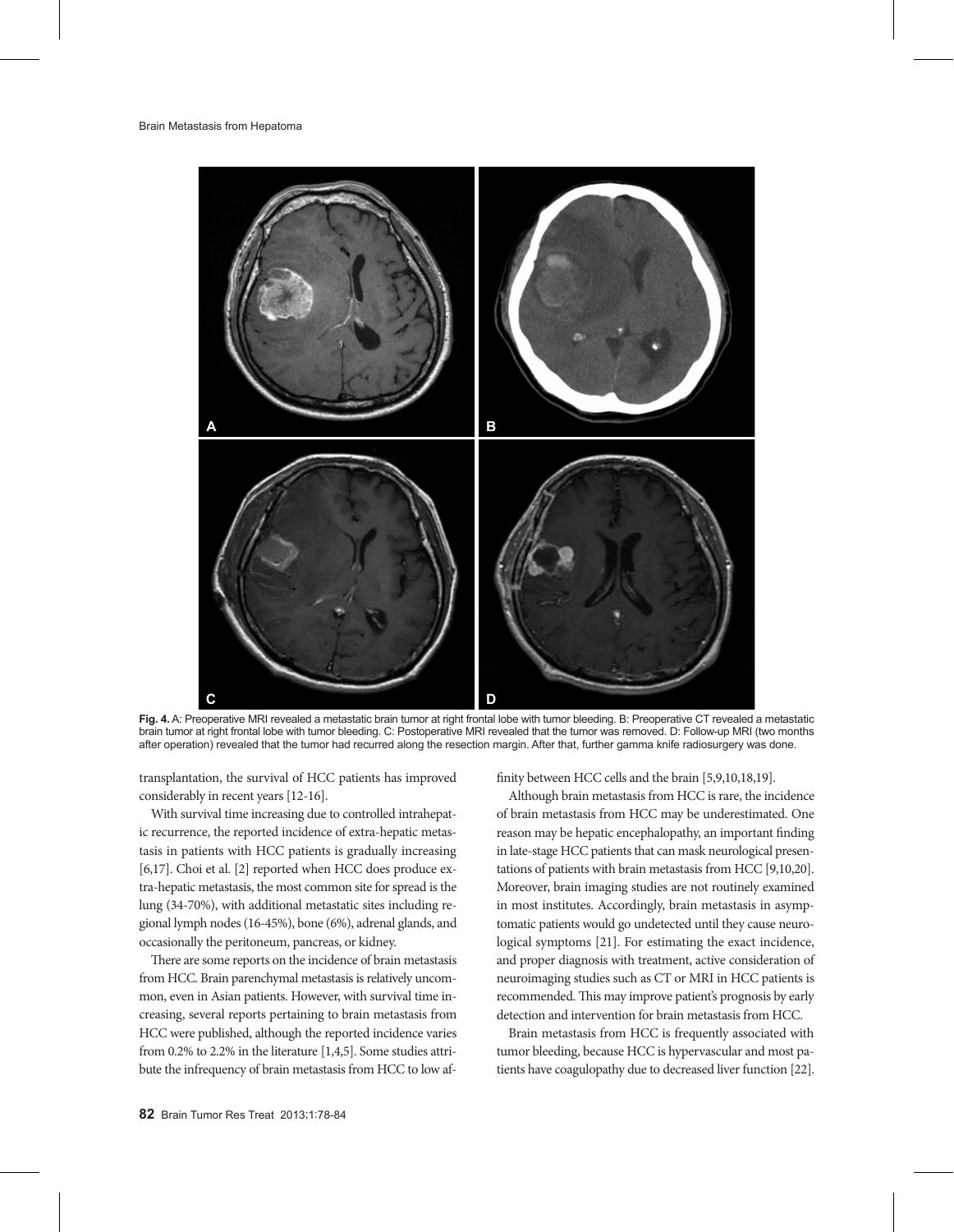

**Fig. 5.** A: Pre-GKS MRI revealed a metastatic brain tumor at the left occipital lobe. B: Follow-up MRI (three months after GKS) shows a decrease in the extent of the enhancing portion of the mass. C: Follow-up MRI (six month after GKS) shows no evidence of tumor recurrence. GKS: gamma knife radiosurgery.

Jiang et al. [21] reported 46.3% of patients (19/41) with brain metastasis from HCC experienced tumor bleeding. In our study, 33.9% of patients (20/59) presented with hemorrhagic brain metastases. Our results showed that patients who experienced tumor bleeding had poorer outcomes (3.9 vs. 4.6 week survival time, log rank *p*=0.08), though the result was not statistically significant. Although these results may be caused by more severe neurological dysfunction due to increased intracranial pressure, with adequate surgical intervention, patient survival improved.

Current study results are consistent with previous reports that the 1-year survival rate is approximately 40% for patients with brain metastasis of HCC. In our study, the median overall survival was 4.3 weeks (95% confident interval, 2.2-6.4) and the prognosis of patients with brain metastasis from HCC was poor.

Our study results revealed statistically significant differences according to initial treatment modality. Median survival time of patients who underwent surgical resection and GKS was statistically longer than for those receiving supportive care and WBRT (surgical resection group, 14.7; GKS group, 5.3 weeks; WBRT group, 4.3 weeks; BSC group, 1.9 weeks). Choi et al. [2] also reported patient groups treated with surgical resection or GKS showed better survival compared to the patient groups treated with BSC or WBRT. Chang et al. [9] found that patients with brain metastasis from HCC who underwent surgery and/or radiation therapy had a survival time of more than 4 months, while those who received only supportive care died within 1 month. The prognosis with supportive care is poor due to spread of HCC to multiple organs and repeated intracranial hemorrhage [9,23].

Also, there was a statistically significant difference based on

hepatic reserve by Child-Pugh's classification. While the median survival of Child-Pugh's classification of Grade A patients was 9.3 weeks, that of Grade C patients was only 0.7 weeks. A number of authors have reported the importance of the Child-Pugh's classification score as a prognostic indicator. Considering that almost all patients with HCC have decreased liver function and that hepatic failure is a major cause of death, liver function may be a factor in the overall survival after treatment in patients with HCC [2]. Another factor affecting the survival of patients was RPA classification. RPA classification is well known prognostic factor for metastatic brain tumors [24]. In our study, RPA classification was one of the significant prognostic factors, which was similar to previous studies.

Based on these results, for patients with Child-Pugh's classification Grade A or B, RPA classification, and active treatments such as surgical resection or GKS seem more appropriate than conservative treatments such as WBRT or supportive care.

Contrary to our expectations, there was no statistically significant difference based on the presence of neurological symptoms (log rank, *p*=0.514). In general, the prognosis for patients with brain metastasis depended on the number of metastases and the Karnofsky performance status scale (KPS) score [25]. In our study, the presence of neurological symptoms, generally a a factor on KPS score, was not prognostic (log rank, *p*=0.514). This may be due to the very short survival time of patients with brain metastasis from HCC. Further study is needed to investigate this.

Using Cox's proportional hazards model, factors affecting survival time of metastatic brain tumor from HCC was analysed and *p* value and odds ratio was calculated. Child-Pugh's classification and initial treatment modality was significant